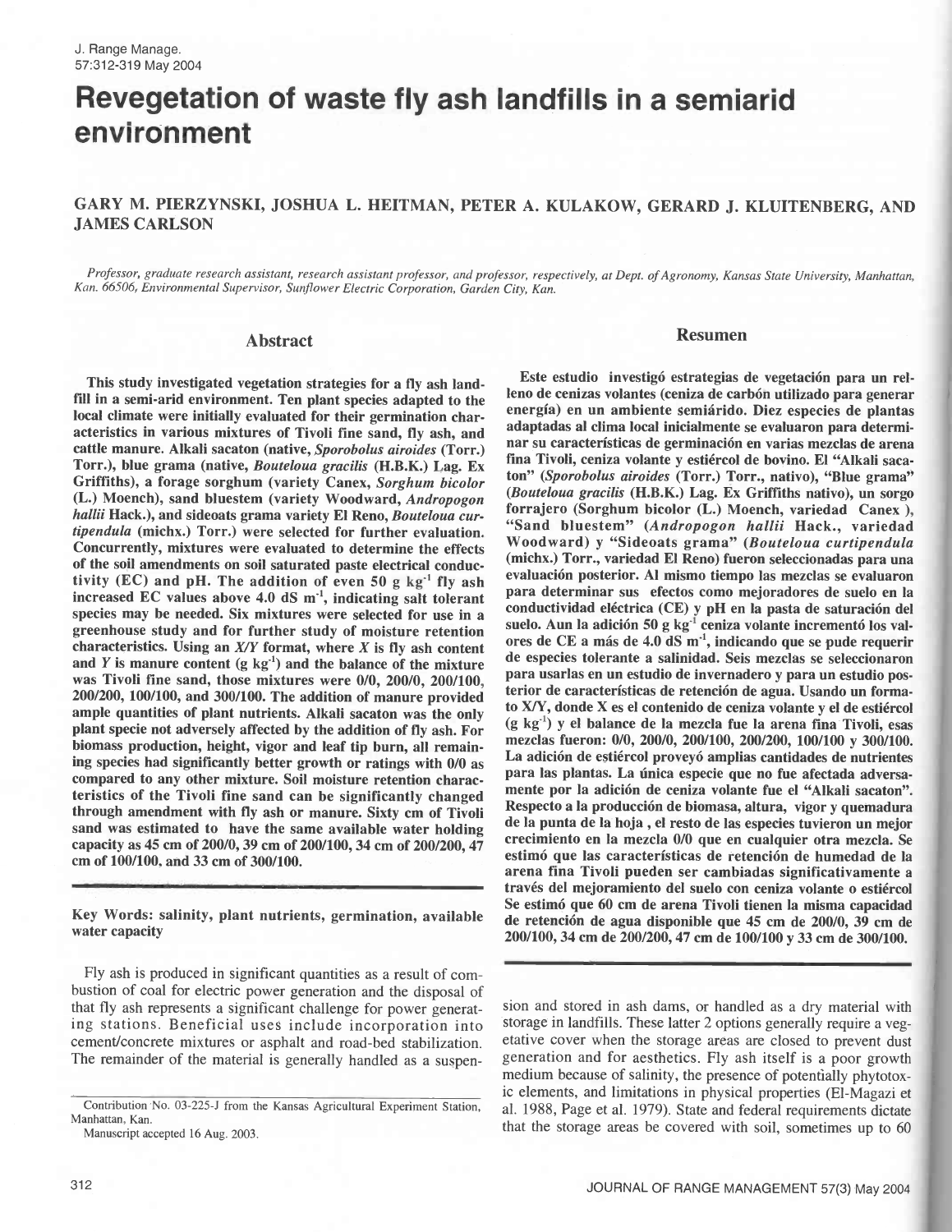cm deep, and then revegetated at closure.

Revegetation can be challenging in a semi-arid environments in general, and in particular if the soil available for cover has chemical or physical limitations. The impetus for this research was the Sunflower Electric Corporation near Garden City, Kansas USA, which is facing the challenge of closing waste fly ash landfills using a minimum of 60 cm of soil cover according to state requirements. The power generating station is sited on a large tract of land mapped as a Tivoli fine sand (Mixed, thermic Typic Ustipsamments) that would be the only soil available for use as cover. Tivoli fine sand has low fertility and excessive internal drainage, and is not well suited for establishing or maintaining permanent vegetative cover. When not vegetated, it reverts to active sand dunes (Soil Survey 1965). Average annual precipitation is 48 cm. Fly ash is the fraction of coal combustion residue that leaves the boiler in the flue gas. The station burns low sulfur western sub-bituminous coal. Amending the Tivoli fine sand with fly ash and/or cattle manure (locally available from the cattle feeding industry) offers the opportunity to improve soil physical characteristics and fertility, and may reduce the depth of cover required to maintain vegetation.

The use of fly ash as a soil amendment has been shown to increase soil pH and salinity and have no effect on extractable phosphorus (P) concentrations (Matsi and Keramidas 1999). Other research has demonstrated significant P-fixing ability from bottom ash/fly ash mixtures, presumably because of the precipitation of P with Ca (Gray and Schwab 1992). The authors hypothesized that up to  $1000$  kg P ha<sup>-1</sup> would need to be added to prevent P deficiencies in plants. Fly ash has also been viewed as a source of plant nutrients such as calcium (Ca), boron (B), sulfur (S), and molybdenum (Mo) (Sajwan et al. 1995).

Land application of fly ash has been suggested as a means to favorably alter soil physical properties for vegetative establishment and production (Adriano et al. 1980, Gangloff et al. 2000, Adriano and Weber 2001). This effect on soil physical properties has been connected to changes in pore size distribution upon addition of fly ash material (Chang et al. 1977, Ghodrati, et al. 1995). Research has shown that the addition of fly ash has resulted in reduced saturated hydraulic conductivity and increased available water capacity (Campbell et al. 1983, Ghodrati et al. 1995, Gangloff et al. 2000, Adriano and Weber 2001). Changes in these properties, in turn, offer decreased drainage losses and increased storage and drought tolerance. Concerns, however, have been presented over the potential for increased erosion where fly ash is applied at the surface (Lehrsch and Baker 1989, Gorman et al. 2000). Realizing potential benefits of fly ash application to soil physical properties therefore requires careful consideration of maximum layer thickness.

The objectives of this study were to identify native plant species that would be suitable as a vegetative cover for a waste fly ash landfill in a semi-arid environment; to determine the suitability of various mixtures of Tivoli fine sand, fly ash, and cattle manure as a plant growth media for the candidate species; and to determine changes in available water capacity of the Tivoli fine sand upon amendment with various amounts of fly ash and cattle manure. This information was then used to estimate the available water capacity of hypothetical soil covers, 30-, 45-, and 60cm in thickness, consisting of various mixtures of Tivoli fine sand, fly ash, and cattle manure.

## Materials and Methods

The experiments can be divided into 3 general categories: 1) incubation and germination, 2) greenhouse, and 3) available water capacity. For all experiments, Tivoli fine sand and fly ash were collected from the Holcomb Station of the Sunflower Electric Corporation facility and stockpiled cattle manure was collected from the

Kansas State University Beef Cattle Research Unit in Manhattan, Kansas. The fly ash was collected directly from the electrostatic precipitators to avoid complications related to the weathering of fly ash that occurs when it is stored outside.

Various mixtures of Tivoli fine sand, fly ash, and manure were used in the experiments. These mixtures are abbreviated as X/Y where X is the flyash content (g  $kg^{-1}$ ) of the mixture and  $Y$  is the manure content  $(g \text{ kg}^{-1})$  of the mixture. The balance of the mixture was Tivoli fine sand.

## Incubation and Germination:

Fifteen mixtures of Tivoli fine sand, fly ash, and cattle manure were prepared for the incubation study (Table 1). Three replications were used. Three hundred grams of each mixture was prepared using air -dried materials. After mixing, water was added to bring the gravimetric water content to 200 g  $\text{kg}^{-1}$ . The mixtures were mixed again and then stored in sealed plastic containers. Seventy -five grams of soil were taken from the containers at 3, 10 and 30 days. A saturated paste was made with each sample. The pH of the paste was determined prior to vacuum filtration and the electrical conductivity (EC) of the filtrate was determined to assess salinity hazard (Rhoades 1996). A similar analysis was performed on the Tivoli fine sand, manure and fly ash.

Eleven combinations of Tivoli fine sand, fly ash, and cattle manure were used to test the germination of 10 plant species represented by 1 variety per species. Each germination test was replicated 3 times.

Table 1. Saturated paste pH and electrical conductivities as influenced by time  $(t)$  and the proportion of sand, fly ash, and manure in the mixture. Means within a column with the same letter are not statistically different by LSD at  $P < 0.05$ .

| Mixture            |                   |                   |                   |                  |                                                                                         |                   |
|--------------------|-------------------|-------------------|-------------------|------------------|-----------------------------------------------------------------------------------------|-------------------|
|                    | $t = 3d$          | $t = 10d$         | $t = 30d$         | $t = 3d$         | $t = 10d$                                                                               | $t = 30d$         |
|                    |                   |                   |                   |                  | $\cdots$ $\cdots$ $\cdots$ $\cdots$ $(dS \overline{m}^{-1})$ $\cdots$ $\cdots$ $\cdots$ |                   |
| 0/100 <sup>1</sup> | 7.7i              | 7.5g              | 7.2j              | 1.3i             | 1.8 <sub>i</sub>                                                                        | 2.8 <sub>g</sub>  |
| 50/50              | 8.7bcd            | 8.6cd             | 8.4 <sub>g</sub>  | 4.1 <sub>g</sub> | 4.6 <sub>h</sub>                                                                        | 5.8ef             |
| 100/0              | 8.8a              | 8.7ab             | 8.7cd             | 4.6f             | 5.1g                                                                                    | 6.2ef             |
| 0/200              | 7.7i              | 7.3 <sub>h</sub>  | 7.0k              | 2.0 <sub>h</sub> | 3.2i                                                                                    | 5.4f              |
| 50/150             | 8.4f              | 8.2f              | 8.2 <sub>h</sub>  | 5.2e             | 7.2f                                                                                    | 8.3d              |
| 100/100            | 8.6cd             | 8.5 <sub>de</sub> | 8.5f              | 5.2e             | 7.7f                                                                                    | 8.1d              |
| 150/50             | 8.7 <sub>b</sub>  | 8.6cd             | 8.6df             | 5.8d             | 8.3e                                                                                    | 8.8cd             |
| 200/0              | 8.9a              | 8.7abc            | 8.7abc            | 6.0d             | 9.6b                                                                                    | 9.7 <sub>b</sub>  |
| 0/300              | 7.8 <sub>h</sub>  | 7.5g              | 7.0k              | 2.5 <sub>h</sub> | 4.5 <sub>h</sub>                                                                        | 6.4e              |
| 50/250             | 8.3g              | 8.2f              | 8.0i              | 7.0c             | 8.3e                                                                                    | 9.5 <sub>b</sub>  |
| 100/200            | 8.5e              | 8.4e              | 8.2 <sub>h</sub>  | 7.2c             | 8.9d                                                                                    | 9.7 <sub>b</sub>  |
| 150/150            | 8.6d              | 8.6bcd            | 8.6ef             | 6.9c             | 9.4 <sub>b</sub>                                                                        | 9.6 <sub>bc</sub> |
| 200/100            | 8.7bcd            | 8.7ab             | 8.7 <sub>bc</sub> | 7.7 <sub>b</sub> | 9.1 <sub>d</sub>                                                                        | 9.9 <sub>b</sub>  |
| 250/50             | 8.7 <sub>bc</sub> | 8.8a              | 8.8ab             | 8.4a             | 9.8 <sub>b</sub>                                                                        | 10.3ab            |
| 300/0              | 8.7 <sub>bc</sub> | 8.8a              | 8.8a              | 8.8a             | 10.4a                                                                                   | 11.0a             |

<sup>1</sup>Values are the content of fly ash and manure in each mixture (g kg<sup>-1</sup>).

The balance of the mixture is Tivoli fine sand.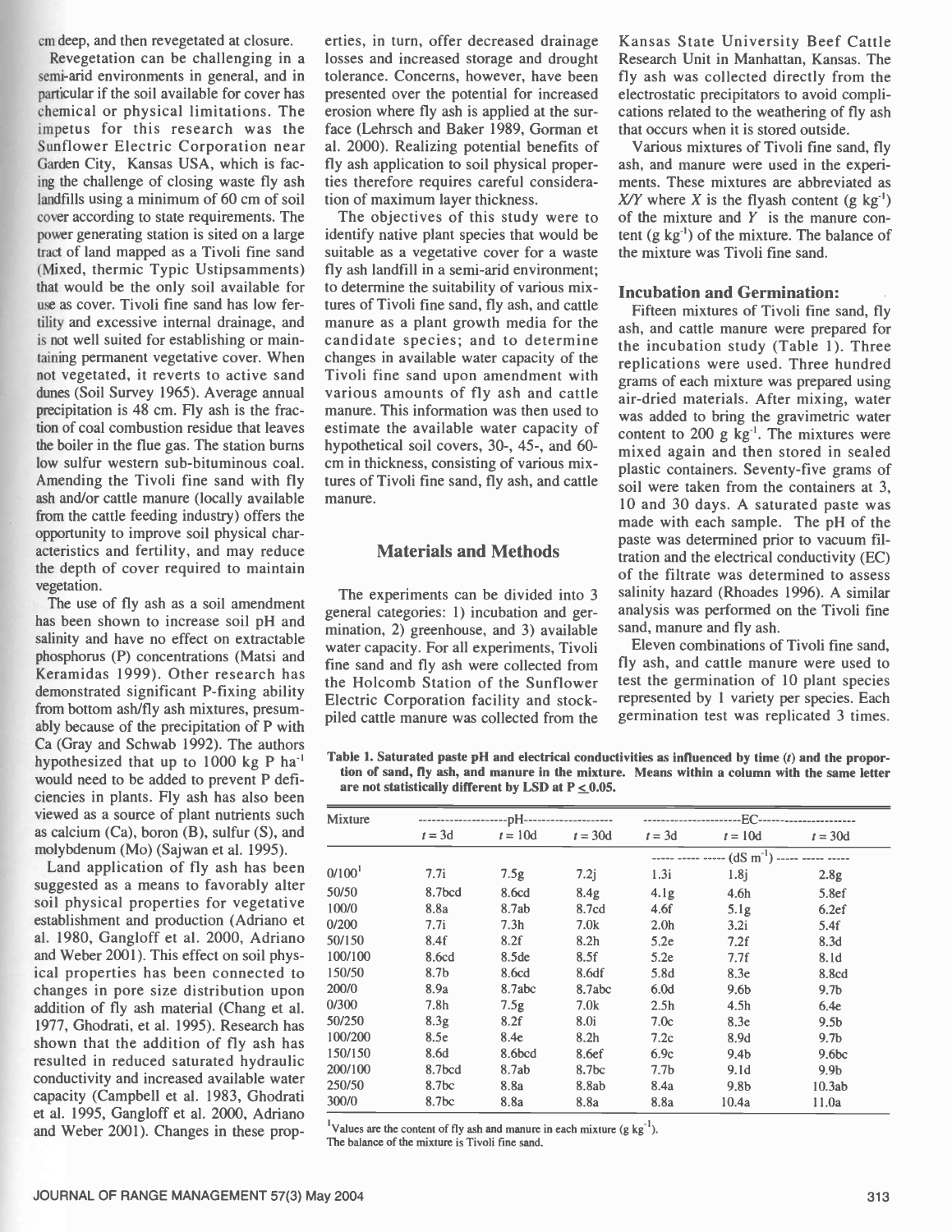Nine of the mixtures were also used in the incubation study and 2 additional mixtures not evaluated in the incubation study were also included: Unamended Tivoli fine sand (0/0) and a 200/200 mixture. The plant species were forage sorghum (variety Canex, Sorghum bicolor (L.) Moench), alkali sakaton (native, Sporobolus airoides (Torr.) Torr.), blue grama (native, Bouteloua gracilis (H.B.K.) Lag. ex Griffiths), sidesoats grama (variety El Reno, Bouteloua curtipendula (Michx.) Torr.), indiangrass (variety Cheyenne, Sorghastrum nutans (L.) Nash), switch grass (variety Blackwell, Panicum virgatum L.), little bluestem (variety Cimarron, Andropogon scoparius Michx.), sand lovegrass (variety Bend, Eragrostis trichodes (Nutt.) Wood), sand sagebrush (native, Artemisia filifolia Torr.) and sand bluestem (variety Woodward, Andropogon hallii Hack.). The number of seeds used for each species was adjusted to expect 50 live seed for each test based on the germination test results included with the seed tags. Soil mixtures were prepared and incubated at 200 g  $kg^{-1}$  soil moisture content for 7 tol0 days prior to starting the germination trials. Each germination test used 60 grams of the soil/water mixture in Acceptable numbers of plants were a plastic petri dish. To prepare each test, 50 grams of the soil mixture was spread in the base of the petri dish. Pre-counted seed was spread on top of the soil and the seed was covered with an additional 10 grams of the soil mixture. If the soil mixture seemed too dry, additional water was added prior to sealing the petri dishes with parafilm. Petri dishes were incubated in a growth chamber set for 16 hours light and 8 hours dark. The day temperature was 30° C and the night temperature 20° C. The number of germinated seedlings was scored every 2 or 3 days. Germinated seedlings were removed and discarded as they were counted.

## Greenhouse:

Based on the results of the incubation and germination studies, 6 sand/fly ash/manure mixtures and 5 plant species were selected for the greenhouse study, located at 39.2° N latitude and 96.6° W longitude (Table 3). The experimental design was a factorial arrangement of plant species and mixture (5 x 6) with 4 replications for a total of 120 pots. A quantity of each mixture large enough to fill 20 pots (5 plant species and 4 replications) was prepared by mixing the appropriate amount of Tivoli fine sand, fly ash, and manure followed by deionized water to bring the gravimetric water content to 200 g kg'. Small samples of each mixture were taken and submitted to the Kansas State University Soil Testing Laboratory for the determination of saturated paste EC and pH, salinity hazard, alkalinity hazard, and extractable  $NO<sub>3</sub>+NH<sub>4</sub>$  using 1 M KC1 (Mulvaney 1996), P using 0.5 M NaHCO<sub>3</sub> (Kuo 1996) and potassium  $(K)$ using 1  $\dot{M}$  NH<sub>4</sub>OAc (Helmke and Sparks 1996).

The equivalent of 2 kg of dry mixture was placed in each pot, which were lined with plastic to prevent drainage. The pots were covered with plastic and incubated for 1 week before seeding. An equal volume of seed was added to each pot and covered with approximately 7 mm of soil. Pots were thinned to a uniform number of plants per pot after germination. The pots were weighed approximately once per week and brought to a uniform 100 g kg' water content. Equal volumes of water were added to each pot as needed between weighings. Supplemental lighting was provided for 16 hours each day. Due to uneven germination among the treatments the emerged plants were destroyed 28 days after seeding and the trial was reseeded using larger quantities of seed. obtained in most pots after the second seeding. After 50 days of seedling growth each pot was scored for plant height and visual ratings of plant vigor and leaf tip burn. Plant vigor was rated on a 1 to 5 scale with 1 representing very poor growth and 5 representing vigorous plant growth. Leaf tip burn was scored on a 1 to 5 scale with 1 representing severe leaf burning and dieback and 5 representing no leaf burning. Leaf tip burn was evaluated as a symptom of plant stress from salinity.

Prior to harvest, visual observations of plant health and numbers were made. The pots were harvested 62 days after seeding by cutting the plants at the soil surface. Plant samples were rinsed with deionized water to remove dust, dried at 50° C, and weighed. Soil samples were collected from each pot for determination of pH, salinity, and extractable N, P, and K as described previously.

#### Available Water Capacity:

Available water capacity is best determined by using in situ field methods to measure field capacity and the permanent wilting point (Cassel and Nielsen 1986). Because these methods are prohibitively expensive and time-consuming, a common alternative is to estimate available water capacity with water retention measurements in the laboratory (Cassel and Nielsen 1986). We used water retention measurements at  $-1.5$  MPa to estimate the permanent wilting point and at  $-10$  kPa and  $-33$  kPa to estimate field capacity.

Bulk quantities of Tivoli sand, fly ash, and cattle manure were air -dried, sieved (2 mm), and then combined in various amounts (dry- weight basis) to create 6 mixtures of soil material (Table 6). A subsample of each mixture was brought to an optimum water content for packing by adding  $0.005$  *M* CaSO<sub>4</sub> solution. Subsamples were then mixed and allowed to equilibrate for several days.

Water retention measurements were made in pressure -plate extractors (Soilmoisture Equipment Corp., Santa Barabara, Calif.) using 100-kPa (10-, 33kPa measurements) and 1.5 -MPa (1.5- MPa measurements) porous ceramic plates. Retaining rings (5 -cm diameter) were used to contain the samples on the plates. Samples were packed to a height of approximately 2.5 cm for 10 -kPa and 33 kPa measurements and a height of approximately 1 cm for 1.5-MPa measurements.

Bulk density can have a small but measurable effect on water holding capacity at water potentials between  $0$  and  $-100$  kPa (Klute 1986). Therefore, all mixtures of soil material were packed to a bulk density of  $\rho_b = 1.3$  Mg m<sup>-3</sup> for the 10-kPa and 33kPa measurements. Bulk density was not controlled when packing samples for the 1.5 -MPa measurements.

Saturation was achieved by immersing the plates and samples in  $0.005$  M CaSO<sub>4</sub> solution for 24 hours prior to pressurization. Equilibration times of 3, 5, and 7 days were used for 10-kPa, 33-kPa, and 1.5 -MPa measurements, respectively. A bulk density of  $\rho_h = 1.3$  Mg m<sup>-3</sup> was assumed for all samples in order to express the results in terms of volumetric water content  $(\theta_v, m^3 m^3)$ . Each measurement was replicated 4 times.

Two approaches were used to calculate available water capacity, one generally applicable for coarse textured soils and the other applicable for medium-textured soils. Water retention at  $-10$  kPa was used to estimate field capacity in the coarsetextured approach, while water retention at -33 kPa was used in the medium-textured approach. Available water capacity was calculated using

$$
AWC_c = \theta_v\big|_{-10\,\text{kPa}} - \theta_v\big|_{-1.5\,\text{MPa}} \quad (1)
$$

$$
AWC_m = \theta_v\big|_{-33\,\text{kPa}} - \theta_v\big|_{-1.5\,\text{MPa}} \quad (2)
$$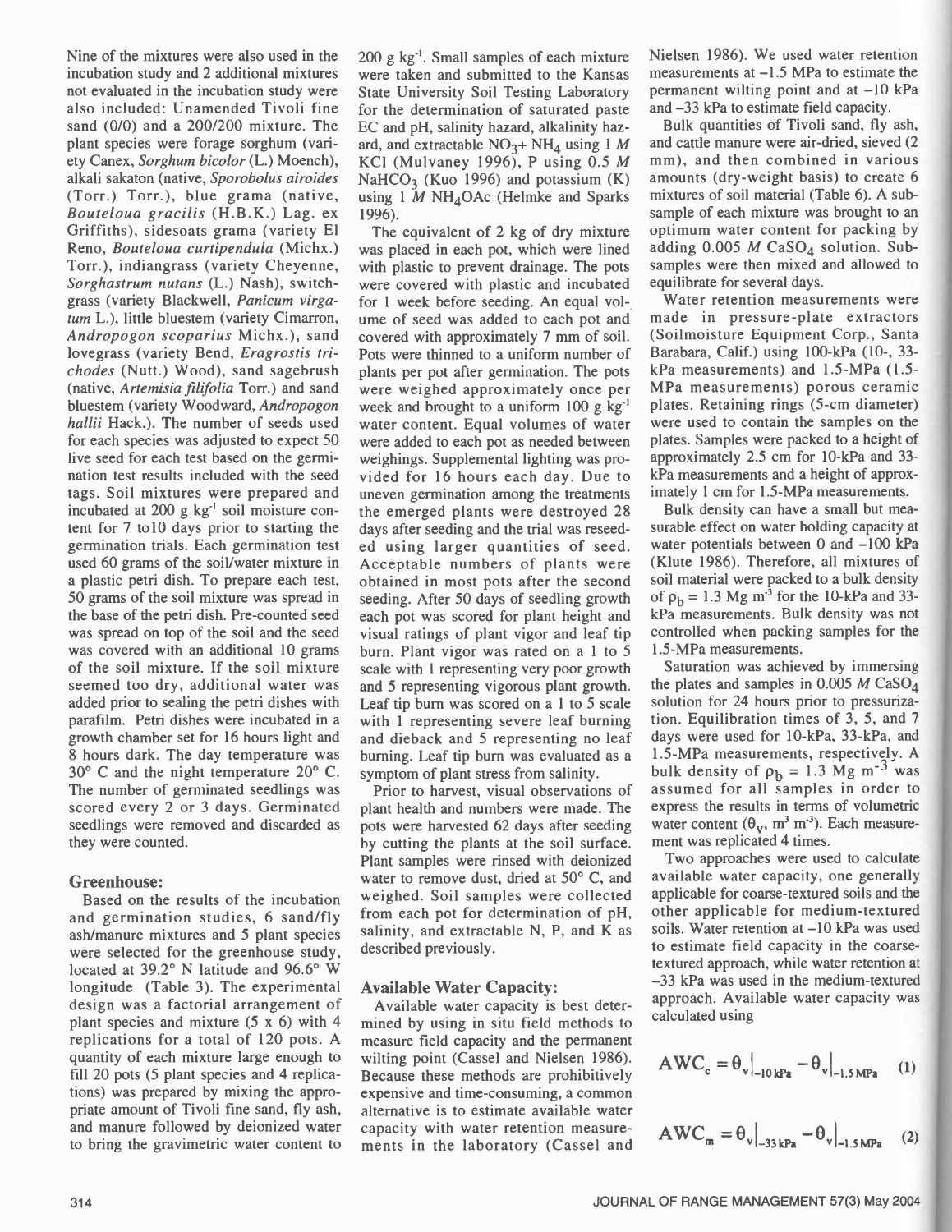where  $AWC_c$  and  $AWC_m$  are the estimates of available water capacity for coarse-textured and medium-textured approaches, respectively.

## Results and Discussion

# Incubation and Germination:

The saturated paste pH values for the Tivoli fine sand, fly ash, and manure were 8.2, 9.8, and 7.6, respectively. Saturated paste or 1:1 solid:water pH values for fly ash have been reported to be as high as 12.0 (McCarty et al. 1994). The EC of the saturated paste extracts for the Tivoli fine sand, fly ash and manure were 0.2, 15.4, and 4.5 dS m<sup>-1</sup>, respectively. The data indicate that the pH of the un-amended Tivoli fine sand is already high, and that fly ash has the potential for increasing soil pH even further. Similarly, both fly ash and manure have the potential to increase salinity when mixed with Tivoli fine sand.

Saturated paste pH and conductivities of the saturated paste extracts for all mixtures and sampling times in the incubation study are given in Table 1. The addition of manure to the Tivoli sand without fly ash decreased pH to approximately 7.7 at 3 days, while the addition of  $100 \text{ g kg}^{-1}$  or more of fly ash increased pH to 8.5 or higher regardless of manure additions. Saturated paste pH values did not continue to increase as the proportion of fly ash increased, reaching a maximum of 8.9 with the 200/0 mixture. Generally, saturated paste pH remained relatively constant over time for mixtures having fly ash or more fly ash than manure, and slightly decreased with time for mixtures having just manure or  $> 200$  g kg<sup>-1</sup> manure. The decomposition of manure can produce organic acids that depress soil pH. The fly ash likely contains alkaline earth oxides and  $CaCO<sub>3</sub>$ , which would increase pH upon hydration (El-Magazi et al. 1988). A high soil pH can be detrimental to plant growth because of poor plant nutrient<br>availability and salinity problems.

Saturated paste EC values were increased by the application of manure alone, to a value of  $2.5$  dS m<sup>-1</sup> with the 0/300 mixture at  $t = 3d$  (Table 1). Application of even 50 g  $kg^{-1}$  fly ash increased EC values to 4.1 when combined with 50 g  $kg^{-1}$  manure (50/50 mixture), and to  $7.0 \text{ dS} \text{ m}^{-1}$  when combined with  $250$  g kg<sup>-1</sup> manure (50/250 mixture) at  $t = 3d$ . Further increases in the proportion of fly ash produced smaller increases in salinity, but the magnitude of the increase was much less than when com-

paring  $0$  g kg<sup>-1</sup> fly ash to 50 g kg<sup>-1</sup> fly ash. Saturated paste EC values of 2.0 dS m' can be detrimental to plants that are sensitive to salinity, with tolerant species able to withstand EC values as high as 8.0 (Havlin et al. 1999). The data indicate that salt tolerant species may be necessary with as little as  $50 g kg^{-1}$  fly ash in the mixture. The data also suggest that increasing the proportion of fly ash beyond 50 g  $kg^{-1}$ does not produce proportionately larger increases in salinity hazard. This suggests that higher proportions of fly ash could be used without further increasing salt affects on plants. However, high proportions of fly ash would increase the total salt load in the soil and without appropriate irrigation and drainage, chronic salinity problems may develop.

The saturated paste EC values consistently increased with time with both manure and fly ash amended mixtures (Table 1). This may be the result of sparingly soluble compounds dissolving slowly with time and their contribution to EC upon extraction. Jackson and Miller (2000) noted increases in soil solution Ca, Mg, Na and K concentrations from 3 to 33 days in an incubation study utilizing a Cecil sandy loam soil amended with fly ash. At the same time pH decreased, and lower germination with increase percentthe authors attributed the higher cation concentrations to a decrease in pH dependent cation exchange capacity. In the present study, pH remained relatively constant for mixtures that contained only fly ash while EC values increased, and the mechanism proposed by Jackson and Miller (2000) does not appear to be a factor.

Ten species each represented by 1 variety were tested in the germination trials, 9 of which are presented (Table 2). The germination patterns observed varied with the species, so species were examined separately (Table 2). Sand sage was the only non -grass species tested as it is a common colonizer on the Tivoli sands. The source of seed used apparently had low viability under the conditions of our trial; only 1 seed germinated in all treatments so this species will not be discussed further.

Two species, alkali sacaton and 'Canex' forage sorghum had high germination rates in all treatments. These species would be acceptable components for further trials with any of the soil mixtures. Based on seed germination results, they may be able to tolerate greater percentages of fly ash and cattle manure. For 2 treatments with alkali sacaton there were more than 50 seedlings counted. This suggests that the germination data received with the seed was incorrect and that greater than 50 live seeds were planted.

The results for the other species vary. In general, germination percentages were lower than alkali sacaton and the forage sorghum, but acceptable numbers of plants germinated for many soil mixtures with only a few exceptions (Table 2). Sideoats grama, for example, showed a stable number of seedlings across all soil mixtures. Some species may be showing the effects of increasing percentages of manure, fly ash or the combination. Other species had variable germination results, with no clear pattern.

Sand lovegrass appeared to show the most sensitivity to increased fly ash. Seedling numbers were high for zero percent fly ash with any percentage of manure. Any amount of fly ash appeared to depress seedling numbers. When 100 g  $kg<sup>-1</sup>$  fly ash included increasing amounts of manure, the manure appeared to alleviate the effects of the fly ash. The 250/50 treatment had the lowest germination. Switchgrass showed a similar pattern to sand lovegrass although the results were somewhat more variable. The 250/50 mixture also had low germination and 200 to  $250$  g kg<sup>-1</sup> fly ash may be approaching the limit for switchgrass.

Results for indiangrass were quite variable, but there may be a trend toward ages of fly ash, manure or both. Germination for the 200/200 and 250/50 mixtures was low.

Blue grama showed the most clear benefit of increasing manure percentage with no fly ash or 100 g  $kg^{-1}$  fly ash, but germination was more stable at 200 g  $kg^{-1}$  and 250 g  $kg^{-1}$  fly ash. Seedling numbers were acceptable for these soil mixtures.

Little bluestem and sand bluestem had variable results although both species may benefit from added manure. For these species, mixtures without manure or the 250/50 mixture had the lowest numbers of seedlings.

## Greenhouse:

The salinity and alkalinity hazards of the mixtures and the plant available N, P, and K contents of the mixtures were determined (Table 3). Similar to the results of the incubation study, the addition of fly ash increased saturated paste EC to 8 to 10 dS m', giving salinity hazards from high to excessive. The alkalinity hazards were low, indicating that soil physical problems associated with excess sodium (Na) will not be a concern. The addition of fly ash slightly increased extractable N, P, and K concentrations while the addition of manure greatly increased extractable plant nutrient concentrations. The addition of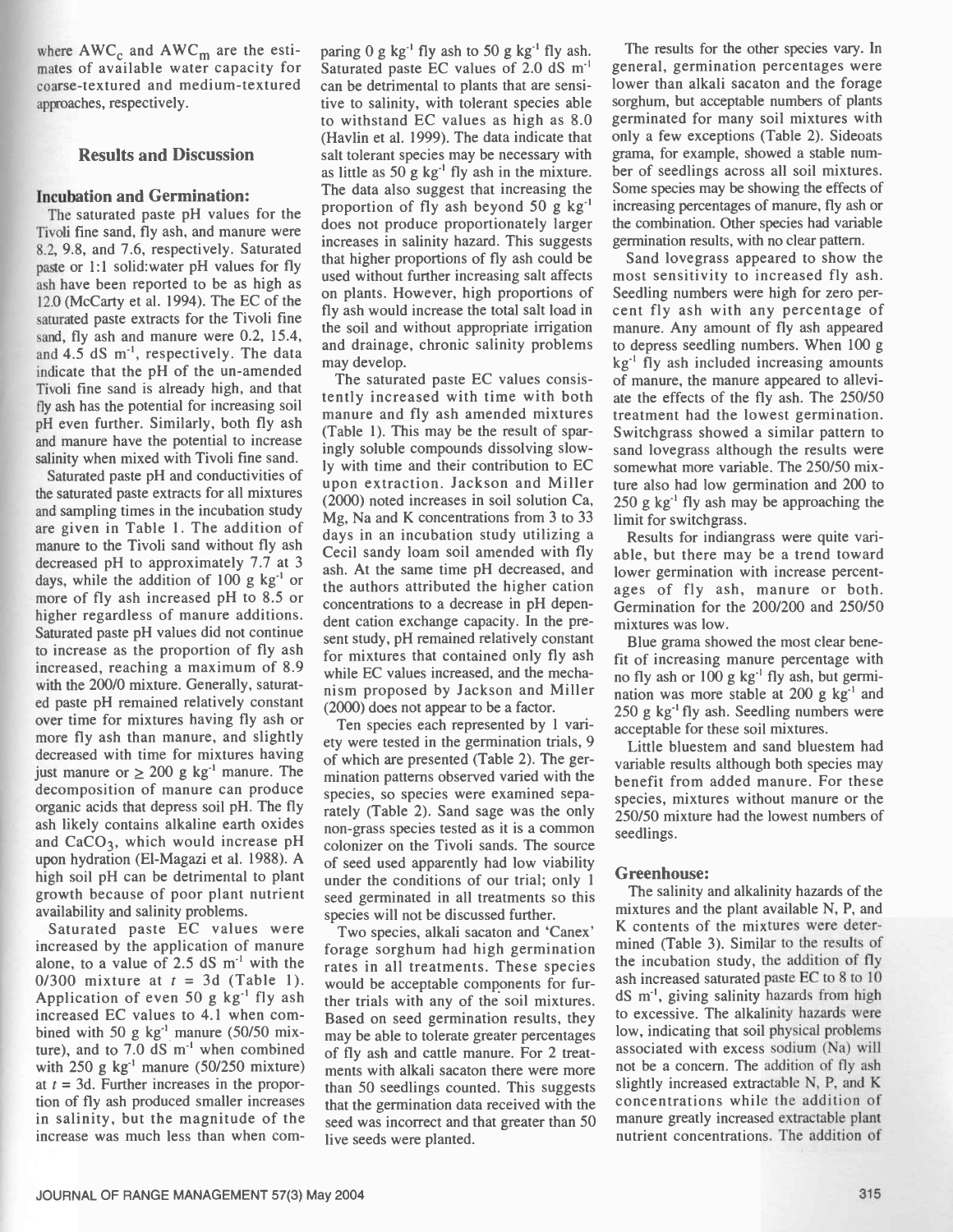Table 2. Mean number of germinated seedlings for each combination of plant species and mixtures. The equivalent of 50 live seed were planted for each specie.

|                  | Alkali<br>Sacaton | Blue<br>Grama | Forage<br>Sorghum | Indiangrass | Little<br><b>Bluestem</b> | Sand<br><b>Bluestem</b> | Sideoats<br>Grama | Sand<br>lovegrass | Switch-<br>grass |
|------------------|-------------------|---------------|-------------------|-------------|---------------------------|-------------------------|-------------------|-------------------|------------------|
|                  |                   |               |                   |             |                           |                         |                   |                   |                  |
| 0/0 <sup>1</sup> | 44.3              | 5.7           | 38.0              | 15.0        | 8.0                       | 10.3                    | 24.7              | 31.0              | 23.7             |
| 0/100            | 42.0              | 23.0          | 48.7              | 17.0        | 13.3                      | 16.7                    | 30.0              | 40.0              | 20.7             |
| 100/0            | 43.7              | 3.3           | 43.0              | 12.3        | 10.3                      | 7.0                     | 24.3              | 10.7              | 12.7             |
| 50/150           | 63.7              | 10.3          | 44.7              | 11.0        | 17.0                      | 8.7                     | 29.3              | 10.0              | 6.0              |
| 100/100          | 59.7              | 19.0          | 45.7              | 9.3         | 11.7                      | 12.0                    | 25.3              | 24.3              | 11.0             |
| 200/0            | 43.0              | 23.0          | 44.7              | 11.0        | 9.0                       | 14.3                    | 30.3              | 11.7              | 10.7             |
| 0/300            | 44.0              | 32.0          | 47.3              | 8.7         | 12.7                      | 11.0                    | 30.7              | 39.0              | 17.3             |
| 100/200          | 48.7              | 22.3          | 47.0              | 11.0        | 11.7                      | 13.7                    | 38.7              | 38.0              | 15.7             |
| 200/100          | 40.3              | 15.7          | 48.0              | 7.7         | 12.7                      | 9.3                     | 26.0              | 16.3              | 2.0              |
| 250/50           | 39.3              | 14.3          | 44.7              | 4.3         | 7.3                       | 7.3                     | 27.7              | 3.7               | 3.0              |
| 200/200          | 46.0              | 18.3          | 43.7              | 2.7         | 12.7                      | 10.7                    | 28.3              | 18.7              | 1.7              |

<sup>1</sup>Values are the content of fly ash and manure in each mixture (g kg<sup>-1</sup>). The balance of the mixture is Tivoli fine sand.

some manure is necessary to supply plant nutrients. The addition of manure may overcome the P fixing limitations described by Gray and Schwab (1992).

Germination was delayed in the greenhouse as compared to the germination trials, which was likely because of the variable soil moisture conditions under greenhouse conditions. Germination occurred first with the 0/0 mixture and generally within 1 week of seeding.

Each characteristic described the status of plant health and performance after 50 days of growth. Plant health and performance data are given in Tables 4 and 5. With the exception of alkali sacaton, all species showed a decrease in vigor rating when comparing mixtures with fly ash to the 0/0 mixture (Table 4). Further, sideoats grama and forage sorghum generally had significantly lower vigor ratings for mixtures containing 200 or 300 g kg' fly ash as compared to  $100 \text{ g kg}^{-1}$  fly ash. Leaf tip burn ratings were not influenced by mixture for alkali sacaton and forage sorghum. However, leaf tip burn ratings for forage sorghum in the 0/0 mixture were < 5, indicating some symptoms even under low salinity conditions. For the remaining species, leaf tip burn ratings decreased (symptoms increased) when fly ash was present in the mixture as compared to the 0/0 mixture.

Plant height was very sensitive to mixture composition. Across all plant species, height decreased a minimum of 19% when comparing the 0/0 mixture to those containing fly ash (Table 5). Biomass was generally lower in mixtures containing fly ash compared to the 0/0 mixture for all species except alkali sacaton. For alkali sacaton, the 200/100, 200/200, and 100/100 mixtures had biomass that was not significantly different than 0/0, while the  $200/0$  and  $300/100$  mixtures were significantly lower. Thus, for biomass, alkali

sacaton can tolerate 200 g  $kg<sup>-1</sup>$  of fly ash in the mixture provided that manure was also present at  $\geq 100$  g kg<sup>-1</sup>.

For all species the best plant growth was obtained in the unamended Tivoli sand treatment. Any amount of fly ash, from 100 to 300 g kg', depressed plant growth. The performance on fly ash, however, varied among species. Alkali sacaton is known to be a highly salt tolerant grass (Salo et al. 1999). Although it grew best in 100% sand, it appeared quite healthy in all treatments with no leaf burning and only a small depression in plant height in the other soil treatments. Growth of alkali sacaton was sufficient in all treatments to suggest that it would perform well in the field. All other species performed very well in the 0/0 mixture and showed substantial reductions in growth and increased leaf burning symptoms in all other soil treatments. The 200/200 mixture showed consistently better performance than the other treatments containing fly ash. This indicated that cattle manure present at 200  $g \text{ kg}^{-1}$  or greater could be helpful in ameliorating the undesirable effects of fly ash.

Although plants survived in all of the treatments, there may not be sufficient growth of the other native perennial grasses besides alkali sacaton to suggest that they would be able to survive the winter. Forage sorghum had relatively poor growth on fly ash amended soils, but it may serve some useful functions as a cover crop to gradually improve the soil conditions.

Mulhern et al. (1989) studied field establishment and survival of vegetation for 3 years on fly ash deposits from a coalfired plant in eastern Kansas. Treatments with added fertilizer and cattle manure resulted in the best vegetation cover of herbaceous vegetation. Salo et al. (1999) studied field establishment of salt tolerant plant species on sediments from a saline flue gas desulfurization pond in Arizona. Species that performed well in greenhouse trials were more difficult to establish under field conditions. Manure additions helped establishment and survival. Pilot field tests are needed to test establishment and survival of species under field conditions. Adequate moisture is needed to

Table 3. Selected soil chemical properties for the 6 mixtures used in the greenhouse and soil physical properties studies.

|                    |                  |     | Saturated paste ------------------- |                      | $\mathrm{N}^3$ |         | Extractable --<br>$\rm\,K}^{3}$<br>D <sup>4</sup> |  |  |
|--------------------|------------------|-----|-------------------------------------|----------------------|----------------|---------|---------------------------------------------------|--|--|
| Mixture            | EC               | pH  | Salinity<br>hazard                  | Alkalinity<br>hazard |                |         |                                                   |  |  |
|                    | $(dS \, m^{-1})$ |     |                                     |                      |                | (mg kg) |                                                   |  |  |
| $0/0$ <sup>1</sup> | 0.7              | 6.9 | $L^2$                               |                      |                | 14      | 61                                                |  |  |
| 200/0              | 7.6              | 7.8 | н                                   |                      | 25             | 35      | 98                                                |  |  |
| 200/100            | 8.9              | 8.4 | E                                   |                      | 58             | 330     | 699                                               |  |  |
| 200/200            | 9.4              | 8.6 | E                                   |                      | 82             | 500     | 1293                                              |  |  |
| 100/100            | 6.7              | 8.6 | Н                                   |                      | 29             | 350     | 653                                               |  |  |
| 300/100            | 10.4             | 8.9 | E                                   |                      | 24             | 400     | 782                                               |  |  |

 $\frac{1}{2}$ Values are the content of fly ash and manure in each mixture (g kg<sup>-1</sup>). The balance of the mixture is Tivoli fine sand. <sup>2</sup>L=low (EC< 1.9 dS m<sup>-1</sup>, exchangeable Na percentage < 10%), H=high (EC > 3.9 and <8.9 dS m<sup>-1</sup>, E=excessive (EC >  $8.9$  dS m<sup>-1</sup>)

 $NO<sub>3</sub>-N + NH<sub>4</sub>-N$ , 1 *M* KCl extractable

Olsen's exctractable (0.5  $M$  NaHCO<sub>3</sub>)

 $<sup>5</sup>1$  M NH<sub>4</sub>OAc extractable</sup>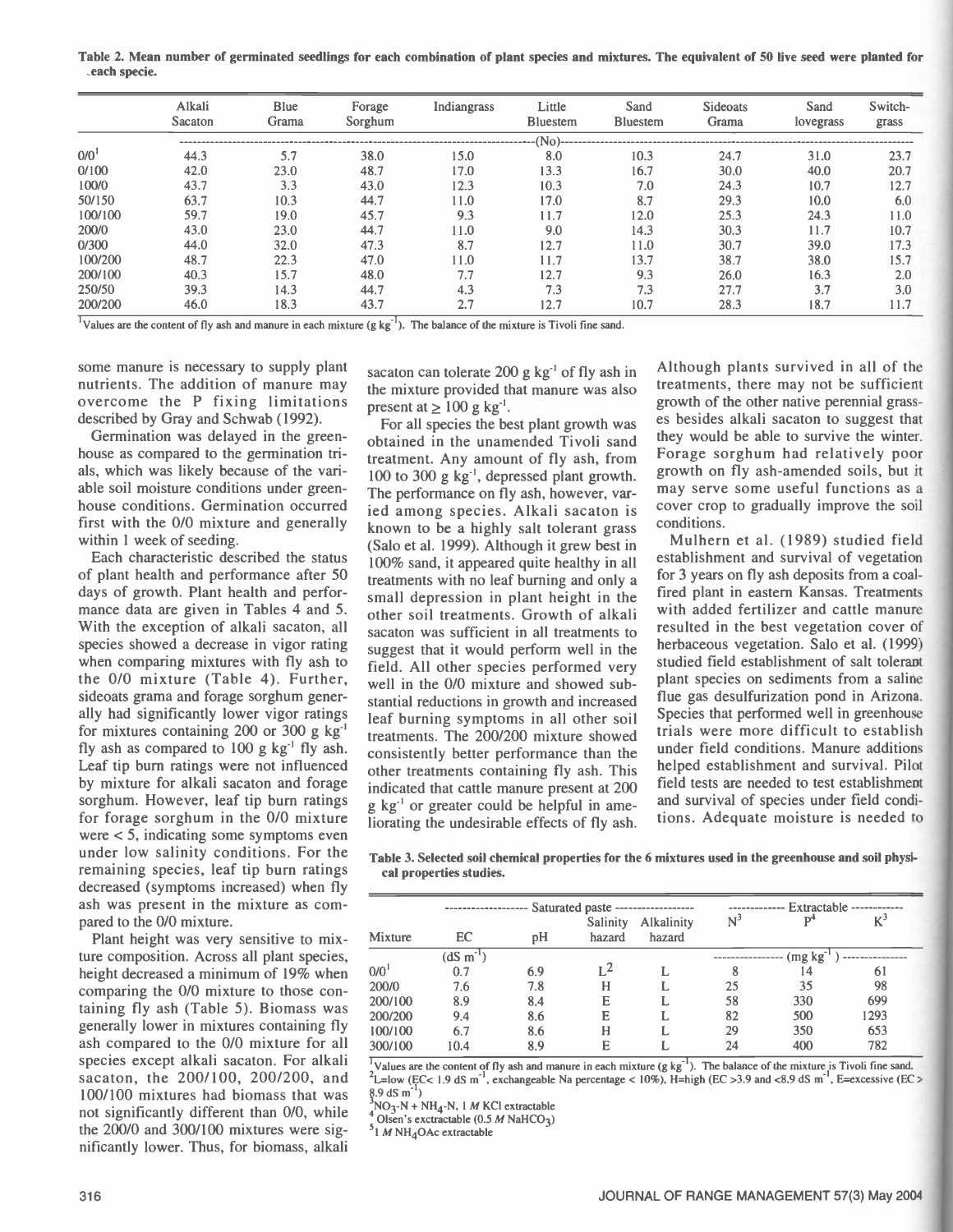Table 4. Vigor and leaf tip burn ratings for 5 plant species used in the greenhouse study. Vigor and leaf tip burn were visually assessedon a scale of 1 to 5, with 5 representing high vigor or no burn. Means within a column with the same letter are not statistically different by LSD at  $P \le 0.05$ .

|                  |                   |                  | Vigor             | ------------------------------------ |                          | ---------------------------- |                   |                   |                         |                          |  |  |  |
|------------------|-------------------|------------------|-------------------|--------------------------------------|--------------------------|------------------------------|-------------------|-------------------|-------------------------|--------------------------|--|--|--|
| Mixture          | Alkali<br>Sacaton | Blue<br>Grama    | Forage<br>Sorghum | Sand<br><b>Bluestem</b>              | <b>Sideoats</b><br>Grama | Alkali<br>Sacaton            | Blue<br>Grama     | Forage<br>Sorghum | Sand<br><b>Bluestem</b> | <b>Sideoats</b><br>Grama |  |  |  |
| 0/0 <sup>1</sup> | 4.8a              | 5.0a             | 4.0a              | 4.8a                                 | 5.0a                     | 5.0a                         | 5.0a              | 3.0a              | 4.8a                    | 4.5a                     |  |  |  |
| 200/0            | 3.8a              | 1.3b             | 2.0c              | 1.8b                                 | 1.0c                     | 5.0a                         | 1.5c              | 3.0a              | 2.3 <sub>b</sub>        | 1.0d                     |  |  |  |
| 200/100          | 4.0a              | 1.5b             | 2.0c              | 1.5b                                 | 2.0 <sub>bc</sub>        | 5.0a                         | 2.3c              | 3.3a              | 3.0 <sub>b</sub>        | 2.5c                     |  |  |  |
| 200/200          | 4.3a              | 2.8 <sub>b</sub> | 2.0c              | l.5b                                 | 2.0 <sub>bc</sub>        | 5.0a                         | 3.5 <sub>bc</sub> | 3.5a              | 3.3 <sub>b</sub>        | 2.0 <sub>cd</sub>        |  |  |  |
| 100/100          | 4.3a              | 2.5 <sub>b</sub> | 3.0 <sub>b</sub>  | 2.5 <sub>b</sub>                     | 3.3 <sub>b</sub>         | 5.0a                         | 3.8b              | 3.3a              | 3.3 <sub>b</sub>        | 3.5 <sub>bc</sub>        |  |  |  |
| 300/100          | 4.3a              | 1.3b             | l.8c              | 1.3b                                 | 1.5a                     | 5.0a                         | 2.5c              | 2.8a              | 2.3 <sub>b</sub>        | .8cd                     |  |  |  |

<sup>1</sup>Values are the content of fly ash and manure in each mixture  $(g kg<sup>-1</sup>)$ . The balance of the mixture is Tivoli fine sand.

ensure good germination. Under the limited and variable precipitation conditions in Garden City, Kans., irrigation may be needed to ensure vegetation establishment.

#### Available Water Capacity:

Volumetric water content data for each mixture and water potential are summarized in Table 6. The small standard errors (Table 6) indicate that the methods employed for the water retention measurements provided excellent precision. Note, however, that the magnitude of the standard error varied with water potential. The standard errors were 0.010, 0.006, and 0.002 for the 10 kPa, 33 kPa, and 1.5 MPa water contents, respectively. Greater variability at higher water potentials is most likely due to the fact that pore geometry has a much greater influence on water retention at higher water potentials. Although samples were packed to the same bulk density, the packing procedure will not yield samples of identical pore geometry.

The addition of amendments caused significant changes in the water retention properties of the Tivoli fine sand (Table 6). Adding fly ash or cattle manure significantly increased water retention at all 3 water potentials, and the treatment effect (mixture) was consistent across all 3 water potentials. The differences in water retention appear to be directly related to the total fraction of amendments in each mixture, but it was not possible to distinguish differences between the effects of fly ash and cattle manure. Mixtures 200/200 and  $300/100$  consisted of 600 g kg<sup>-1</sup> sand and different amounts of fly ash and manure. Comparison of the mean water contents for mixtures 200/200 and 300/100 shows no significant differences in water retention. Similarly, Mixtures 200/0 and 100/100, both with 800 g  $kg^{-1}$  sand and different amounts of fly ash and manure, did not show a significant difference in water retention at the 10 kPa potential. Mixtures 200/0 and 100/100 showed only slight differences at the 10 kPa and 1.5 kPa water potentials. Thus, fly ash and cattle manure appear to have a similar affect on the water retention characteristics of Tivoli sand.

The differences in water retention translated into significant differences in available water capacity (Table 6). Notice that the mixture effects are identical to those observed for the water retention measurements. The differences in available water capacity appear to be directly related to the total fraction of amendments. We note, however, that treatment comparisons are complicated by the fact that the best estimate of available water capacity may vary with mixture. For instance,  $AWC_c$  is probably the best estimate of available water capacity for mixture  $0/0$ , but AWC<sub>m</sub> may be the best estimate of available water capacity for mixture 200/200 because it

displays water retention characteristics similar to that of a medium-textured soils. Without in situ field measurements of field capacity, we can only speculate which estimate of the available water capacity is best for mixtures containing fly ash. A conservative approach for making treatment comparisons would be to use  $AWC_c$  for 0/0 and  $AWC_m$  for the remaining mixtures.

Available water capacity can also be expressed on a depth basis when the depth of the rooting zone is known. By assuming that rooting depth is equivalent to cover thickness, available water capacity on a depth basis can be obtained by multiplying  $AWC_c$  and  $AWC_m$  by cover thickness (Table 7). For example,  $AWC_c = 0.095$ cm<sup>3</sup> cm<sup>-3</sup> for 0/0 (Table 6). Multiplying this by 30 cm gives  $AWC_c = 2.9$  cm for a 30-cm cover. Similarly, multiplying by 45 cm gives  $AWC_c = 4.3$  cm for a 45-cm cover. Treatment comparisons in Table 7 are also complicated by the fact that the best estimate of available water capacity may vary with mixture. As suggested earlier, a conservative approach for making treatment comparisons would be to use AWC<sub>c</sub> for 0/0 and  $AWC_m$  for the remaining mixtures. Even with this conservative approach, it is clear that the amendments have a substantial effect on available water capacity. For all cover depths, available water capacity is doubled or nearly doubled for 200/100, 200/200, and

Table 5. Height and biomass for 5 plant species used in the greenhouse study. Means within a column with the same letter are not statistically different by LSD at  $P \le 0.05$ .

| Mixture          | Alkali<br>Sacaton  | Blue<br>Grama     | Height<br>Forage<br>Sorghum | Sand<br><b>Bluestem</b> | <b>Sideoats</b><br>Grama | Alkali<br>Sacaton | Blue<br>Grama     | <b>Biomass</b><br>Forage<br>Sorghum | Sand<br><b>Bluestem</b> | <b>Sideoats</b><br>Grama |  |
|------------------|--------------------|-------------------|-----------------------------|-------------------------|--------------------------|-------------------|-------------------|-------------------------------------|-------------------------|--------------------------|--|
|                  |                    |                   |                             |                         |                          |                   |                   | $\dots (g)$                         |                         |                          |  |
| 0/0 <sup>1</sup> | 30.8a              | 50.0a             | 48.0a                       | 38.8a                   | 48.0a                    | 2.85a             | 2.14a             | 4.93a                               | 1.33a                   | 2.36a                    |  |
| 200/0            | 23.5 <sub>bc</sub> | 10.3c             | 24.8c                       | 13.0bc                  | 17.5c                    | l.55b             | 0.12 <sub>b</sub> | 0.93c                               | 0.07 <sub>b</sub>       | 0.22 <sub>b</sub>        |  |
| 200/100          | 20.3 <sub>bc</sub> | 19.5 <sub>b</sub> | 22.5c                       | 10.0c                   | 14.0c                    | 2.54a             | 0.19 <sub>b</sub> | 1.32c                               | 0.07 <sub>b</sub>       | 0.54 <sub>b</sub>        |  |
| 200/200          | 24.8b              | 19.3 <sub>b</sub> | 36.5 <sub>b</sub>           | 18.5b                   | 26.5 <sub>b</sub>        | 2.35a             | 0.26 <sub>b</sub> | 1.22c                               | 0.09 <sub>b</sub>       | 0.56 <sub>b</sub>        |  |
| 100/100          | 19.2c              | 8.8c              | 24.8c                       | 12.3 <sub>bc</sub>      | 12.0c                    | 2.60a             | 0.30 <sub>b</sub> | 2.66b                               | 0.26 <sub>b</sub>       | 0.66 <sub>b</sub>        |  |
| 300/100          | 22.0 <sub>bc</sub> | 7.3c              | 22.3c                       | 7.7c                    | 11.3c                    | .36b              | 0.08 <sub>b</sub> | 0.87c                               | 0.54ab                  | 0.26 <sub>b</sub>        |  |

<sup>1</sup>Values are the content of fly ash and manure in each mixture (g  $kg<sup>-1</sup>$ ). The balance of the mixture is Tivoli fine sand.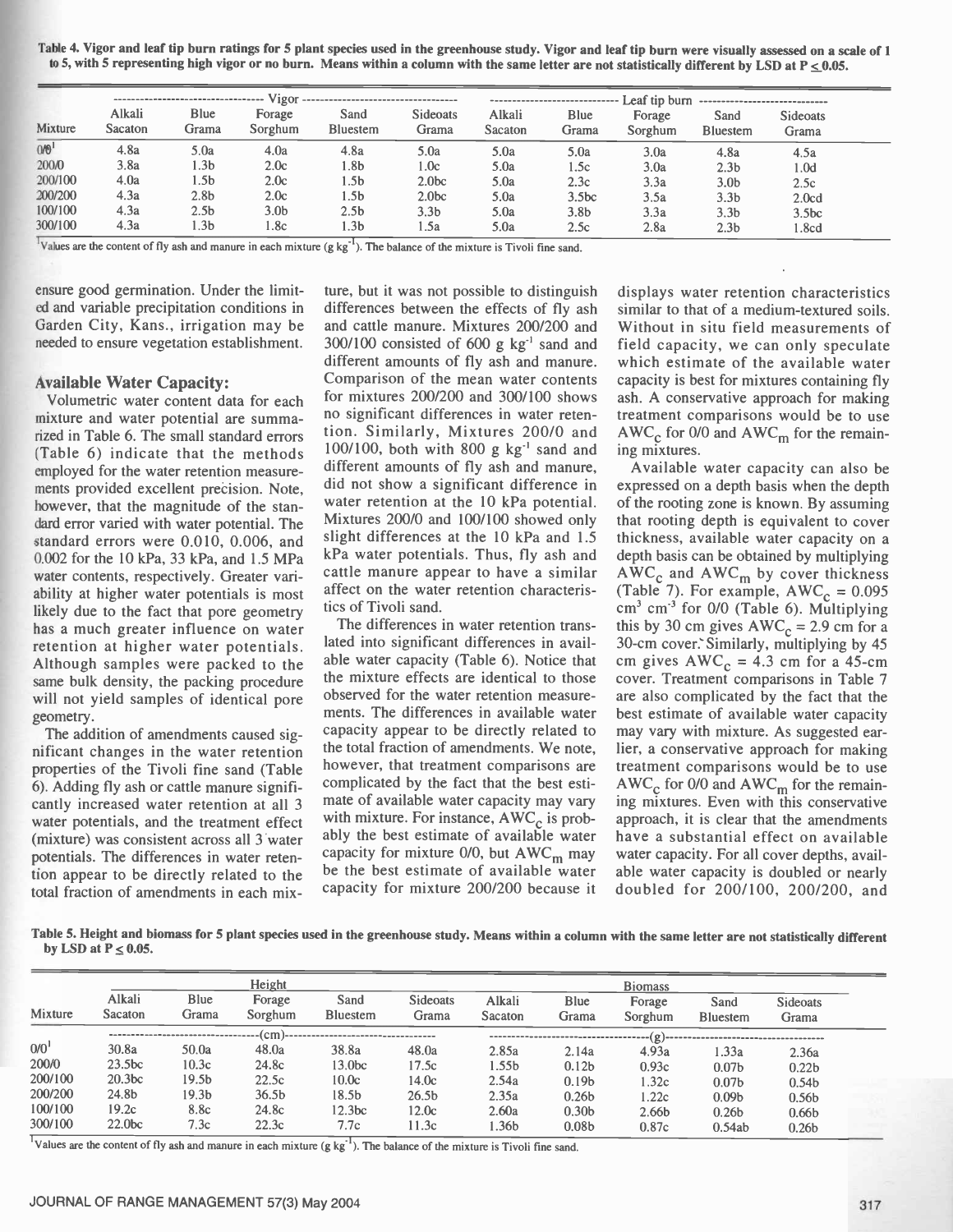Table 6. Mean volumetric water content  $(\theta_v)$  at water potentials of -10 kPa, -33 kPa, and -1.5 MPa  $(n = 4)$ , and available water capacity as computed from Eq. [1] (AWC<sub>c</sub>) and Eq. [2]  $(AWC_m)$ .

|                  |                    | Water potential    |                    | Available water capacity |                    |  |  |
|------------------|--------------------|--------------------|--------------------|--------------------------|--------------------|--|--|
| Mixture          | $-10$ kPa          | $-33$ kPa          | $-1.5$ MPa         | $AWC_c$                  | $AWC_m$            |  |  |
|                  |                    |                    | $(m^3 m^{-3})$     |                          |                    |  |  |
| 0/0 <sup>1</sup> | $0.130d^2$         | 0.101e             | 0.035e             | 0.095d                   | 0.066d             |  |  |
| 200/0            | 0.258c             | 0.228c             | 0.101c             | 0.157c                   | 0.127c             |  |  |
| 200/100          | 0.315 <sub>b</sub> | 0.277 <sub>b</sub> | 0.129 <sub>b</sub> | 0.186b                   | 0.148 <sub>b</sub> |  |  |
| 200/200          | 0.382a             | 0.328a             | 0.157a             | 0.225a                   | 0.171a             |  |  |
| 100/100          | 0.251c             | 0.216d             | 0.095d             | 0.156c                   | 0.121c             |  |  |
| 300/100          | 0.368a             | 0.333a             | 0.159a             | 0.209a                   | 0.174              |  |  |
| <b>SE</b>        | 0.010              | 0.006              | 0.002              | 0.011 <sup>3</sup>       | 0.006 <sup>3</sup> |  |  |
| <b>LSD</b>       | 0.016              | 0.009              | 0.003              | 0.022 <sup>4</sup>       | 0.013 <sup>4</sup> |  |  |

Values are the content of fly ash and manure in each mixture  $(g kg<sup>-1</sup>)$ . The balance of the mixture is Tivoli fine sand. <sup>2</sup>Values within a column followed by the same letter are not significantly different at the 0.05 probability level according to Fisher's least significant difference (LSD).

Standard error (SE) for available water capacity was computed from the SE for the mean water content at each potential.

Least significant difference (LSD) for available water capacity was computed using a conservative estimate for the stud degrees of freedom based on the variance for a single mean water content.

300/100, which contain 600 or 700 g kg' sand.

One purpose of this project was to determine if it is possible to reduce cover thickness to less than 60 cm and still be able to establish and sustain vegetative cover. The results in Table 7 clearly show that it is possible to reduce cover thickness to 45 cm without loss of available water capacity, if amendments are used. For example, we have  $AWC_c = 5.7$  cm for a 60-cm cover of mixture 0/0. Using the conservative approach suggested above, the same available water capacity (AWC<sub>m</sub> = 5.7) cm) can be obtained with a 45 -cm cover of mixture 200/0. However, it does not appear possible to reduce cover thickness from 60 cm to 30 cm without loss of available water capacity. All mixtures containing fly ash have  $\text{AWC}_{\text{m}}$  < 5.7 cm for the 30-cm cover.

We concluded above that a 45-cm cover of mixture 200/0 would have the same available water capacity ( $AWC<sub>m</sub> = 5.7$ cm) as a 60 -cm cover of mixture 0/0 ( $AWC_c = 5.7$  cm). An even greater water

holding capacity for the 45 -cm cover could be achieved by using mixtures 200/100, 200/200, or 300/100. Alternatively, it is possible to calculate the depth of cover required for these mixtures to match an available water capacity of 5.7 cm. For example,  $AWC_m = 0.148$  cm<sup>3</sup> cm<sup>3</sup> for mixture 200/100 (Table 6). Dividing 5.7 cm by  $0.148 \text{ cm}^3 \text{ cm}^3$  yields 39 cm. Thus, a 39-cm cover of mixture 200/100 would achieve an available water capacity of  $AWC_m = 5.7$  cm. A similar calculation for mixtures 200/200 and 300/100 yields a cover depth of 33 cm for both mixtures. Mixture 100/100 requires a cover depth of 47 cm to achieve  $AWC_m = 5.7$  cm.

It is important to remember that a common bulk density of  $\rho_b = 1.30$  g cm<sup>-3</sup> was used for the 10 kPa and 33 kPa water retention measurements. This was done, in part, to facilitate treatment comparisons, but also because field bulk density estimates for the mixtures were unavailable. Different bulk densities will likely occur in a field setting, and the different mixtures will most likely settle to slightly dif-

ferent densities. Differences in bulk density may cause slight differences in the estimates of available water capacity reported herein.

## Summary and Conclusions

The addition of small amounts of fly ash greatly increased the pH and salinity of the Tivoli sand, while the addition of manure increased salinity slightly and decreased pH. Salinity played a major role in plant selection as only the salt tolerant alkali sacaton was able to grow relatively unaffected in mixtures containing fly ash. The study used fly ash taken directly from the electrostatic precipitators so the conditions studied likely represent a worst-case scenario for salts. Fly ash that has weathered would likely cause less of an increase in salinity upon addition to the Tivoli fine sand. However, the process of leaching soluble salts out of the fly ash would be slow under low rainfall conditions in this environment. Cattle manure adds much needed plant nutrients and provides additional soil physical benefits and should be considered essential in the mixtures.

Available water capacity was evaluated for 6 different mixtures of Tivoli fine sand, fly ash, and cattle manure. Available water capacity was approximated by measuring water retention characteristics at water potentials of  $-10$  kPa,  $-33$  kPa, and  $-1.5$  MPa. Adding fly ash and/or cattle manure significantly increased water retention at all 3 water potentials and significantly increased available water capacity. The changes in water retention and available water capacity appear to be directly related to the total fraction of amendments in each mixture. Slight or no significant differences in water retention or available water capacity were observed for mixtures with the same amount of sand but different amounts of fly ash and manure.

Available water capacity was also calculated on a depth basis for hypothetical soil covers of varying thickness. Using a conservative approach, we predict that cover thickness could be reduced from 60 cm to 45, 39, 34, 47, or 33 cm for mixtures 200/0, 200/100, 200/200, 100/100 or 300/100, respectively, while maintaining the same available water capacity. Other factors, such as reduced plant nutrient supply and the possibility of plant roots contacting underlying fly ash, may also need to be considered when reducing cover thickness.

Table 7. Available water capacity on a depth basis for covers of thickness 30, 45, and 60 cm. Values were obtained by multiplying values of  $AWC_c$  and  $AWC_m$  in Table 1 by the cover depth.

|         |                  |         | Cover depth       |         |                  |         |
|---------|------------------|---------|-------------------|---------|------------------|---------|
|         | 30 cm            |         |                   | 45 cm   | $60 \text{ cm}$  |         |
| Mixture | AWC <sub>c</sub> | $AWC_m$ | AWC <sub>c</sub>  | $AWC_m$ | AWC <sub>0</sub> | $AWC_m$ |
|         |                  |         | (c <sub>m</sub> ) |         |                  |         |
| 0/0     | 2.9              | 2.0     | 4.3               | 3.0     | 5.7              | 4.0     |
| 200/0   | 4.7              | 3.8     | 7.1               | 5.7     | 9.4              | 7.6     |
| 200/100 | 5.6              | 4.4     | 8.4               | 6.7     | 11.2             | 8.9     |
| 200/200 | 6.8              | 5.1     | 10.1              | 7.7     | 13.5             | 10.3    |
| 100/100 | 4.7              | 3.6     | 7.0               | 5.4     | 9.4              | 7.3     |
| 300/100 | 6.3              | 5.2     | 9.4               | 7.8     | 12.5             | 10.4    |

<sup>1</sup>Values are the content of fly ash and manure in each mixture (g kg<sup>-1</sup>). The balance of the mixture is Tivoli fine sand.